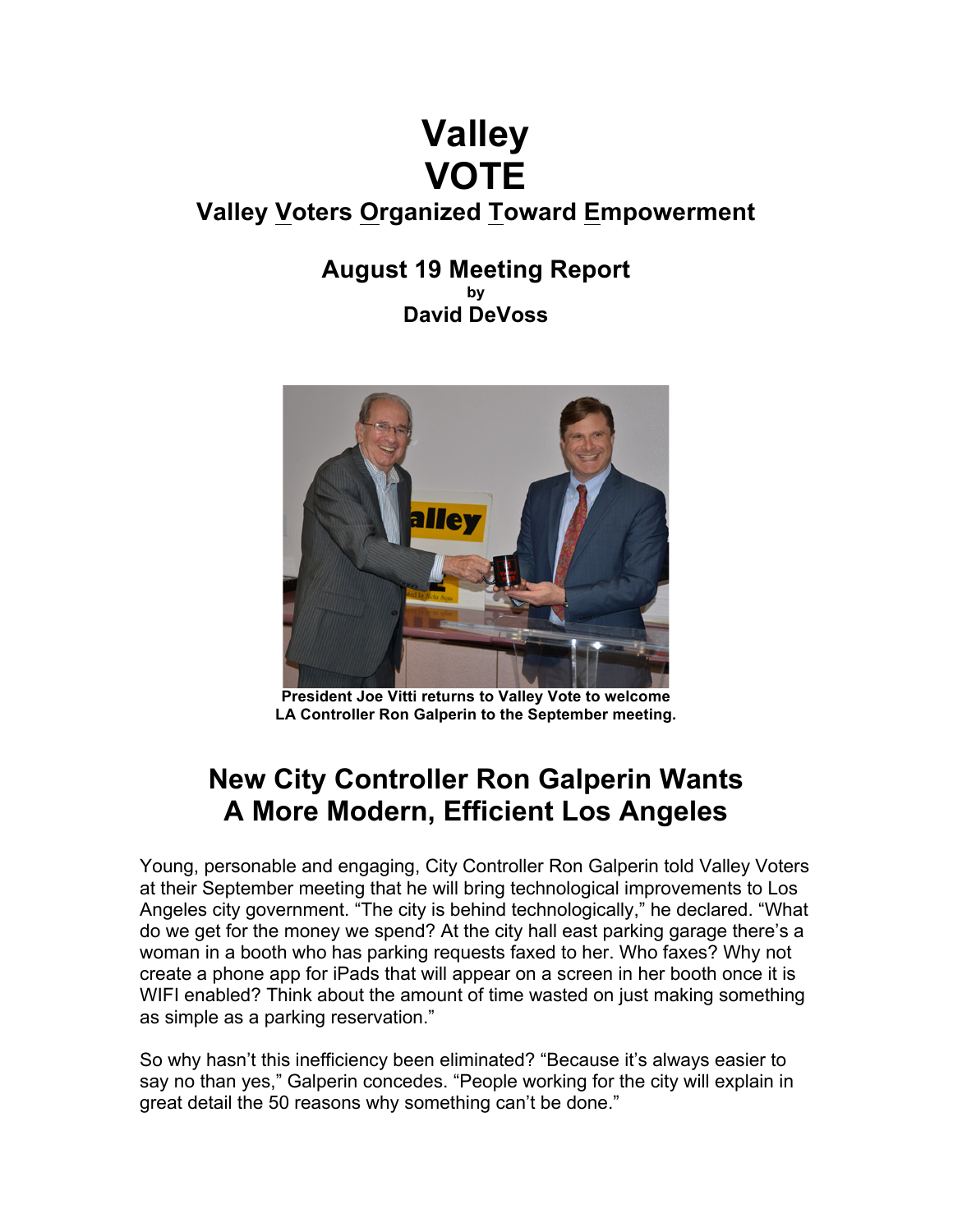Technological upgrades will force the city to focus on return on investments. "Just look at vast data we have," he notes. "A lot of staff time is used for public records information requests. Wouldn't be better to have things online?"

Recently, \$42 million was "found" at the Department of Transportation that should have been deposited in general fund. There are more than 1,040 special funds in the city of Los Angeles and every one of them should be examined, according to Galperin. Targeted for special attention are contracts for consultants who do work for different departments. At present, no neutral party examines these contracts to insure they are price competitive.

Only three audits (LAPD, LAWA and the Port of Los Angeles) are required by the charter. When going beyond the basic requirements of his office, Galperin wants his inquiries to make a positive difference. "There's going to be a \$3 billion street bond, but the city has no idea what it spends per lane mile compared to other jurisdictions," he says. "We need to do a better job of benchmarking things."

### **Airport Report by Denny Schneider**

Bob Hope Airport will be starting a significant renovation to improve terminal passenger service and for better transit access. See www.burbankairport.com.

Meanwhile the saga of LAX continues. The lame duck BOAC tried to approve hundreds of millions of dollars of consultant contracts at its last meeting and will be reconsidering even greater amounts of long lasting consultant contracts and airline leases at its next meeting. Previous Mayor Antonio Villariagosa's runway expansion plan hit a roadblock when Mayor Garcetti identified a new Board of Airport Commissioners (BOAC). Only Commissioner Velasco, who favored modernization without expansion will be retained. They will oppose the conceptually approved, greatly impacting, runway to be rebuilt further north.

Mass transit into LAX has long been laughed at since the 1970s when the Green Line stopped a couple miles short of entering LAX. Mass transit is beginning to heat up as discussions continue on how to best use the Measure R funding. Proposals include a Crenshaw-LAX Line spur into a new Integrated Transportation Facility along with a high capacity people mover supporting the Central Terminal Area.

Yet another legal battle at LAX continues as media contracts probably will be voided due to conflict of interest charges. Also FreeOntario is expected to have a first appearance in court next month. Inland Empire local entities are demanding return of their airport control from Los Angeles World Airports. In the past few years LA/ONT has lost almost half of its passenger service and there is fear that it will be difficult to recover if the trend continues.